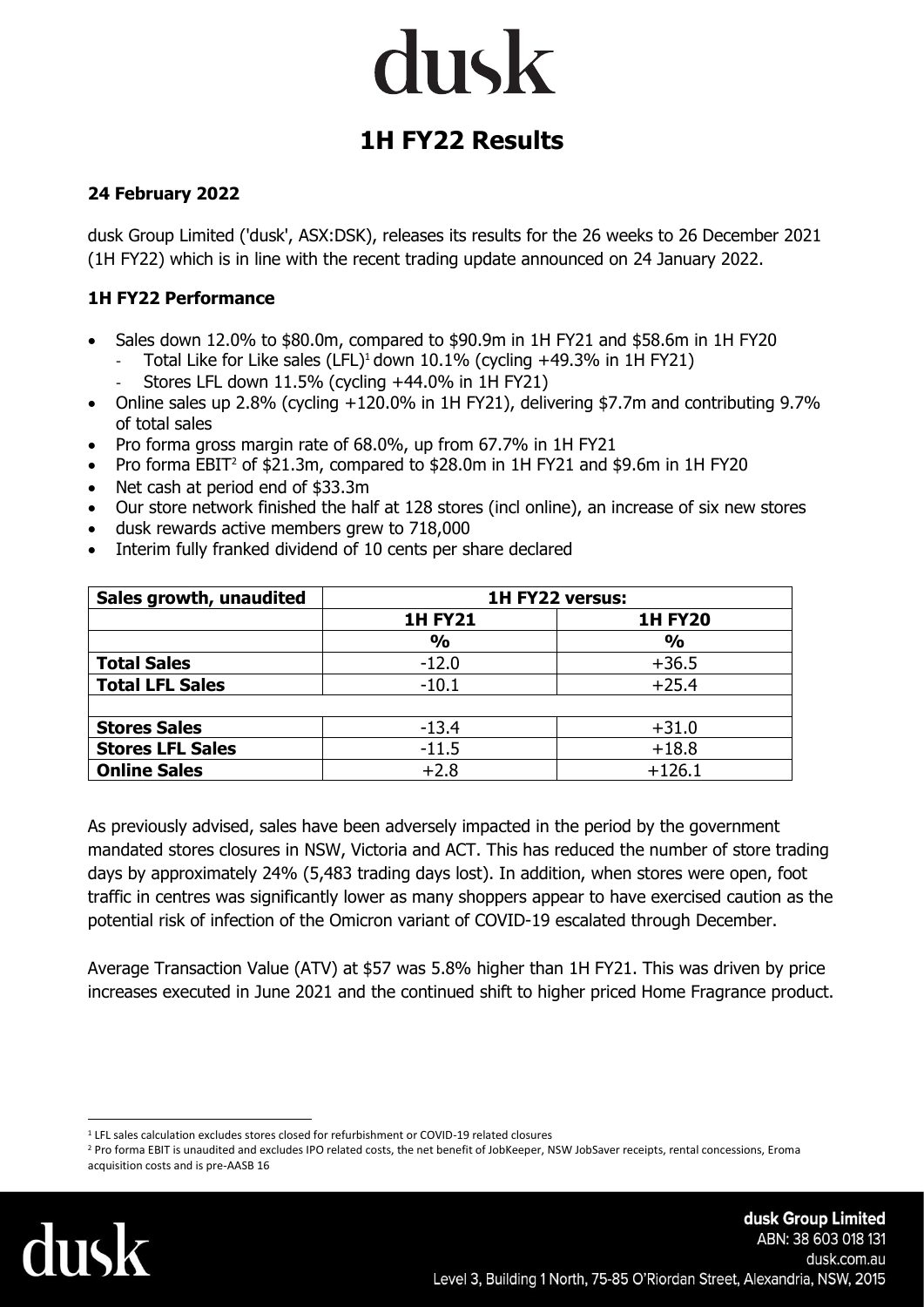## dusk

dusk Rewards, our pay to join membership program has grown to over 718,000 active members. dusk Rewards' members generated 62% of total company sales in the half vs 59% in 1H FY21. dusk Rewards members continue to spend more and more often than non-members.

The Board have declared a fully franked interim dividend of 10 cents per share. The record date for this dividend is March 14th with a payment date of March 28th.

CEO Peter King said, "Given the circumstances faced during the half, there is much to be pleased about in the overall result delivered, especially having regard to the fact we cycled exceptional LFL sales growth from the prior corresponding period. We remain focused on our customer and strategic priorities, and have made tangible progress on our growth strategies, including continued store roll out in Australia, preparing to commence operations in New Zealand, and the acquisition of Eroma".

### **2H FY22 Trading Update**

In the first eight weeks of 2H FY22, consumer sentiment continued to be soft and shopping centre foot traffic was sharply down. Pleasingly our sales conversion rates and ATV remain up vs pcp. Sales performance is as per the below table:

| Sales growth, unaudited  | 2H FY22 versus: |                |
|--------------------------|-----------------|----------------|
| <b>First eight weeks</b> | <b>2H FY21</b>  | <b>2H FY20</b> |
|                          | $\frac{0}{0}$   | $\frac{0}{0}$  |
| <b>Total Sales</b>       | $-11.8$         | $+28.4$        |
| <b>Total LFL Sales</b>   | $-14.8$         | $+30.8$        |
|                          |                 |                |
| <b>Stores Sales</b>      | $-14.5$         | $+22.1$        |
| <b>Stores LFL Sales</b>  | $-17.9$         | $+23.7$        |
| <b>Online Sales</b>      | $+19.4$         | $+121.8$       |

We have seen disruptions in distribution both locally (incl WA) and from our international suppliers, however inventory is now healthy. Freight costs remain elevated, although not to the same extent as in the 1H.

The store rollout continues with four new stores confirmed to be opened in time for Mother's Day.

The release of this announcement was authorised by the Board of Directors of dusk Group Limited.

For more information, please contact:

[investorrelations@dusk.com.au](mailto:investorrelations@dusk.com.au) Peter King

Chief Executive Officer +61 2 9308 3600